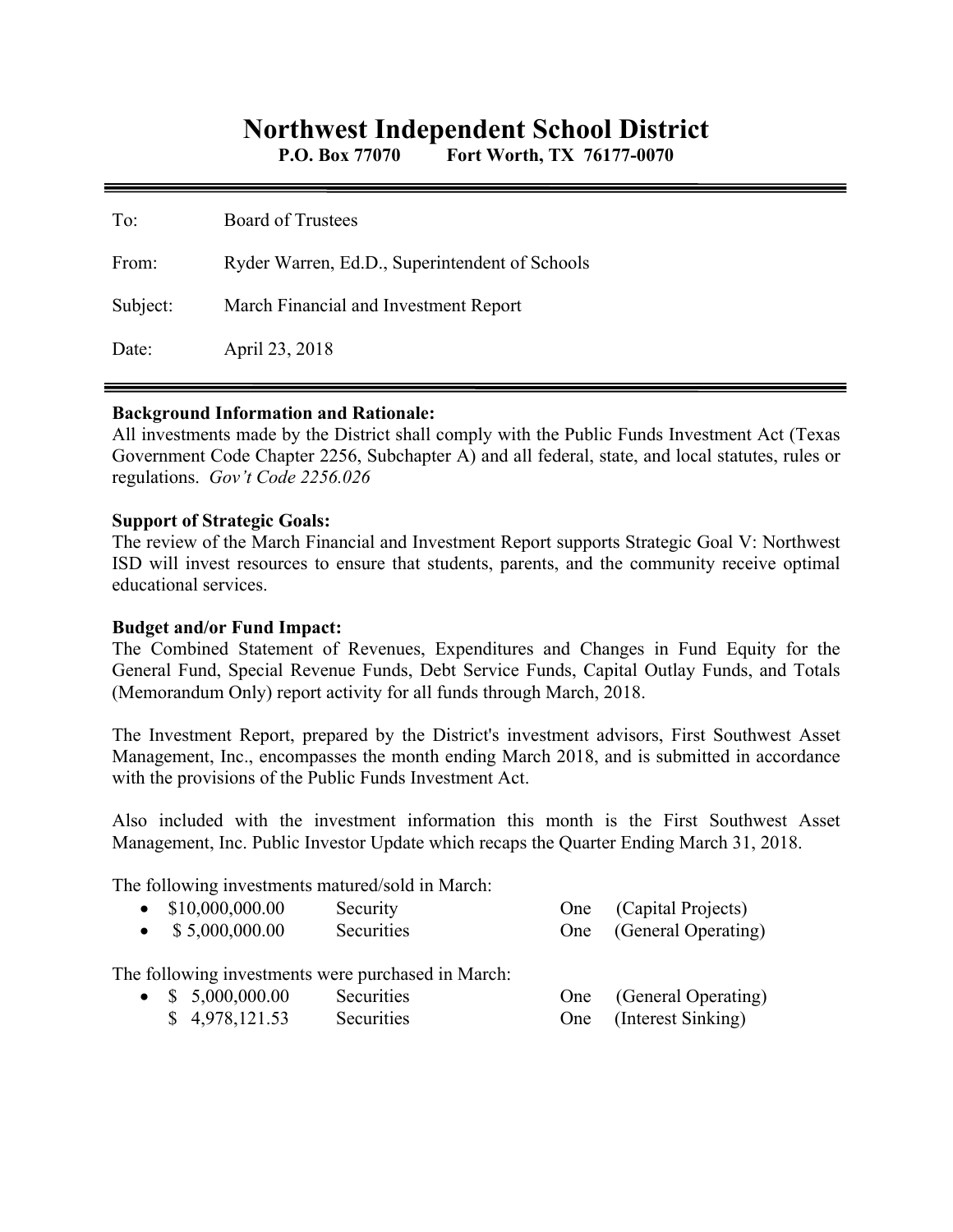Investments for the District's General Fund, Debt Service Funds, Capital Projects Funds, and Internal Service Funds total \$269,729,369.04 as of March 31, 2018.

|                               | Yield           |                     |
|-------------------------------|-----------------|---------------------|
|                               | to              |                     |
| <b>Fund</b>                   | <b>Maturity</b> | <b>Market Value</b> |
| General Fund                  | 1.626%          | \$168,035,122.91    |
| Special Revenue Funds         | 1.722%          | 1,656,581.72        |
| Debt Service Funds            | 1.887%          | 40,876,496.72       |
| <b>Capital Projects Funds</b> | 1.415%          | 44,208,627.69       |
| Capital Projects Funds - AFB  | 1.501%          | 14,952,540.00       |
| Total                         | $674\%$         | \$269,729,369.04    |

Board Policy states that, "The investment portfolio shall be diversified in terms of investment instruments, maturity scheduling, and financial institutions to reduce risk of loss resulting from over concentration of assets in a specific class of investments, specific maturity, or specific issuer."

The District portfolio is diversified in terms of **investment instruments**.



| <b>Portfolio Composition by Security Type</b> |        | <b>Portfolio Composition by Issuer</b> |        |  |
|-----------------------------------------------|--------|----------------------------------------|--------|--|
| Local Government Investment Pool              | $11\%$ | Treasury                               | 59%    |  |
| Certificates of Deposit                       | $2\%$  | TexPool                                | $11\%$ |  |
| <b>Bank Deposit</b>                           | 15%    | <b>FHLB</b>                            | $9\%$  |  |
| Treasury                                      | 59%    | <b>FNMA</b>                            | $4\%$  |  |
| <b>Agency Bullet</b>                          | 8%     | Compass                                | 15%    |  |
| Agency Disco                                  | $6\%$  | Greenbank                              | $2\%$  |  |

#### **Portfolio Composition by Issuer**

| $11\%$ | Treasury    | 59%   |
|--------|-------------|-------|
| $2\%$  | TexPool     | 11%   |
| 15%    | <b>FHLB</b> | $9\%$ |
| 59%    | <b>FNMA</b> | $4\%$ |
| 8%     | Compass     | 15%   |
| $6\%$  | Greenbank   | $2\%$ |
|        |             |       |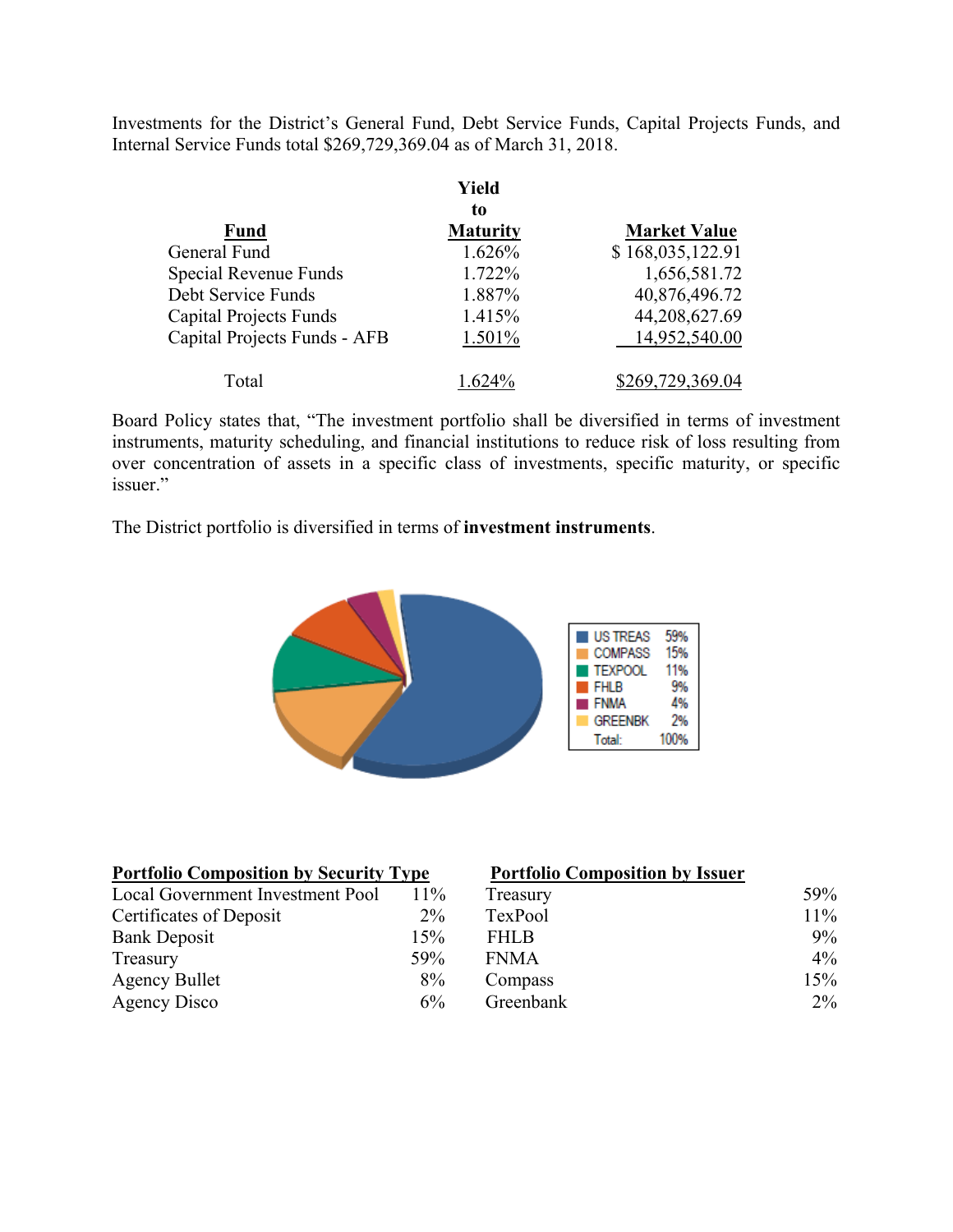

The District portfolio is diversified in terms of **maturity scheduling:** 

| Overnigni       | $\angle 0\%$    | <b>D</b> 00,000,000.04 |
|-----------------|-----------------|------------------------|
| $0-3$ Months    | 24%             | \$64,892,160.00        |
| $3-6$ Months    | 24%             | \$65,279,357.00        |
| $6 - 12$ Months | 26 <sup>%</sup> | \$70,669,202.00        |
|                 |                 |                        |

The District portfolio currently outperforms all **benchmark comparison**.



Note 1: CMT stands for Constant Maturity Treasury. This data is published in Federal Resene Statistical Release 1.15 and represents an average of all actively traded Treasury securities having that time remaining until mat Note 2: Benchmark data for TexPool is the monthly average vield.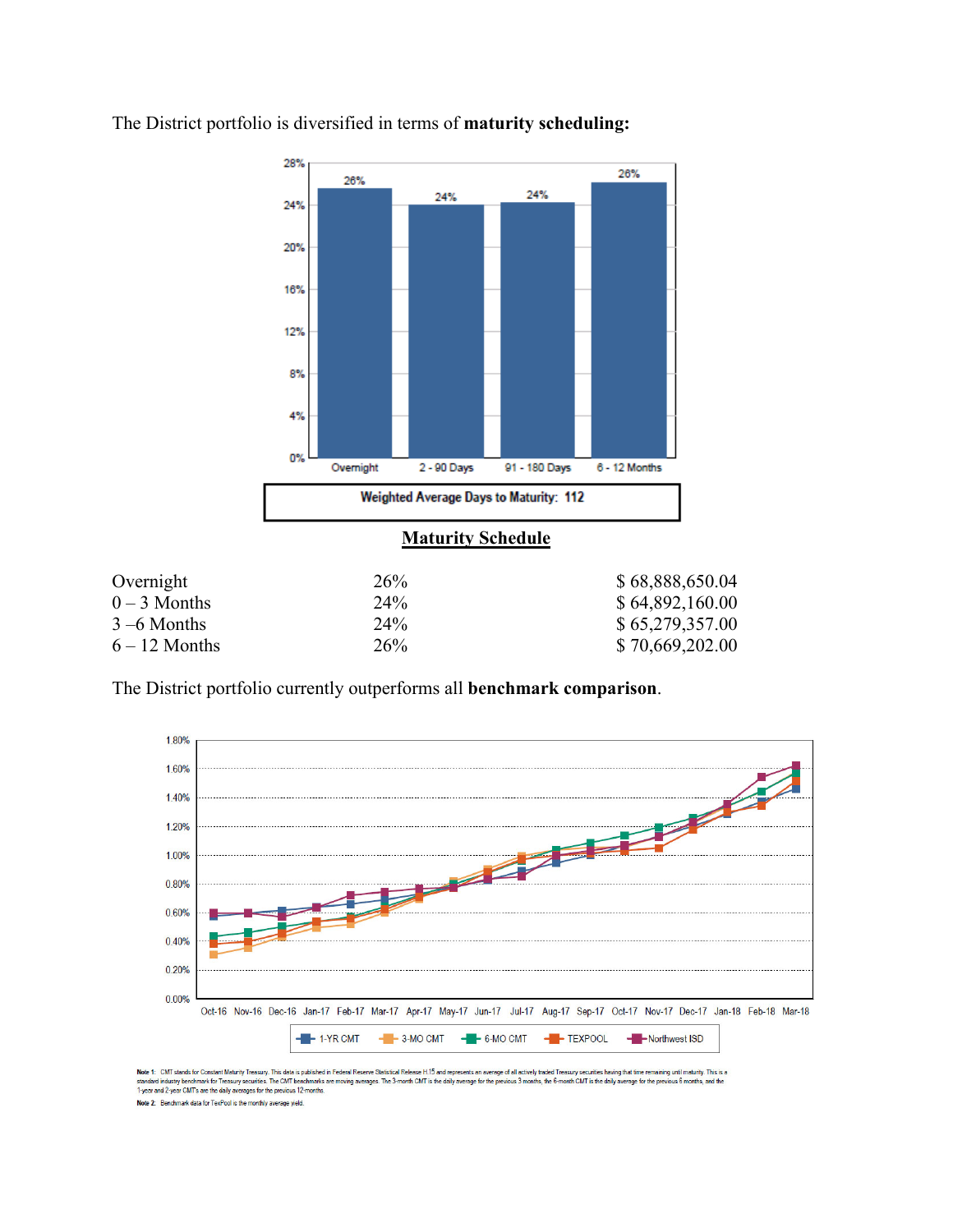

## **TexPool Monthly Newsletter: April 2018**

### **Economic and Market Commentary: Return voyage April 1, 2018**

Jerome Powell is not only the new chair of the Federal Reserve, he also essentially has a different job than its last two leaders. While Ben Bernanke had to bail water and Janet Yellen had to right the ship; Chair Powell is charged with steering the economy back into harbor. In the statement and projections from last month's Federal Open Market Committee (FOMC) meeting, the first led by Powell, policymakers saw employment firming, inflation building—not ballooning—and economic activity increasing over the next few years. They seem to be dropping "cautiously" from "cautiously optimistic" about the next couple of years. With rates normalizing and the Fed's balance sheet declining, monetary policy is getting more straightforward. In its place, however, is choppy water of a different sort, political and unpredictable: tariff s, taxes, walls, global relations, deficits and more.

What the U.S. economy needs now is a Fed that provides stability amid the uncertainty. Keeping things steady will be difficult, but if Powell can do it with the calm, confident and concise communication he showed in the press conference (only 43 minutes long!), it would be a major accomplishment. This is not a gender issue—both Ben Bernanke and Janet Yellen spoke in a stiff academic style that was sometimes off-putting. Powell cut to the point in an almost casual way. Of course, the real test will be if Powell can gather consensus within the Fed board—still largely unfilled—and with regional presidents. The FOMC vote to raise the fed funds target range from 1.25-1.50% to 1.50-1.75% was unanimous, but that isn't likely to continue. But for now, we'll take slow and steady.